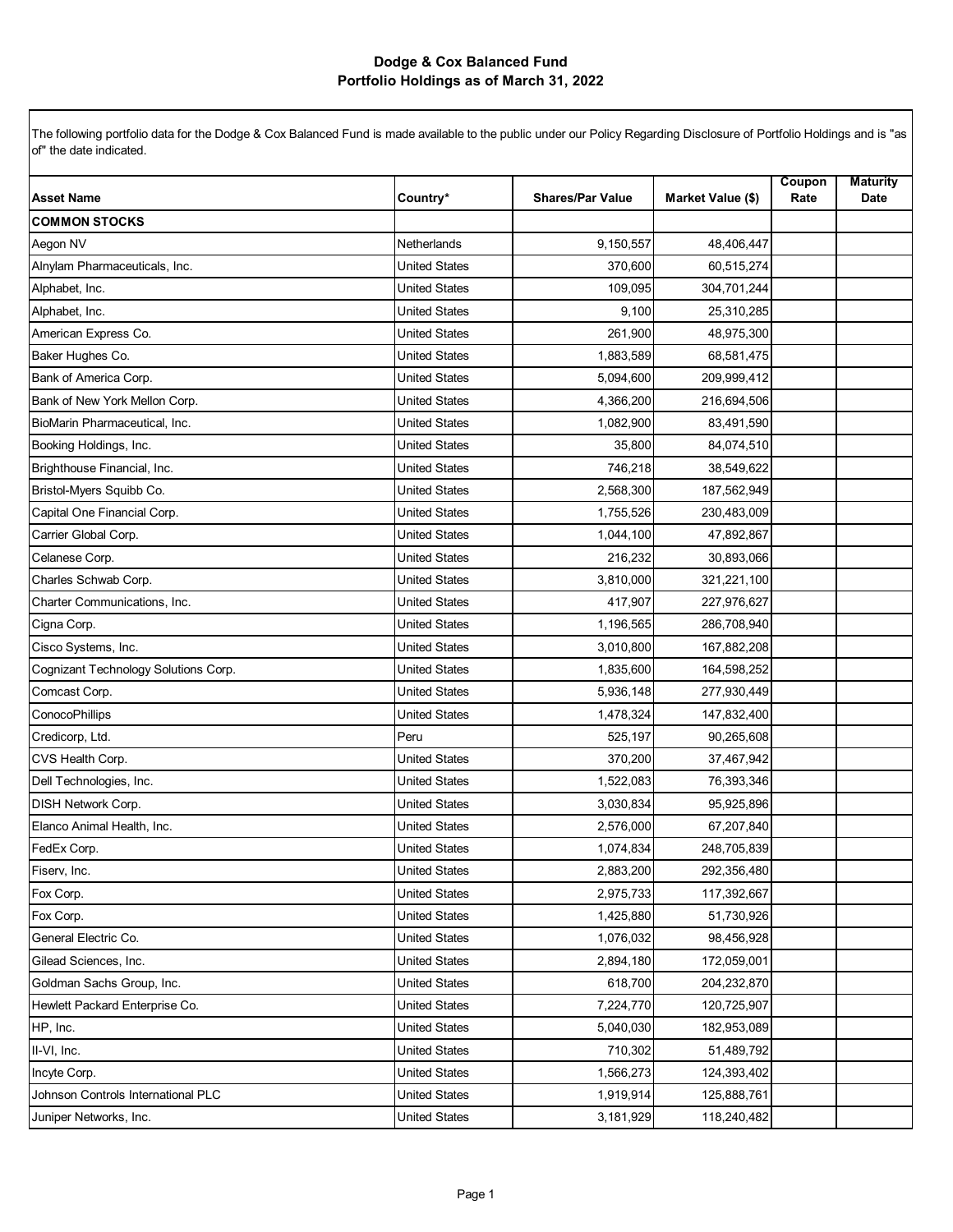| <b>Asset Name</b>                    | Country*             | <b>Shares/Par Value</b> | Market Value (\$) | Coupon<br>Rate | <b>Maturity</b><br>Date |
|--------------------------------------|----------------------|-------------------------|-------------------|----------------|-------------------------|
| Lincoln National Corp.               | <b>United States</b> | 481.177                 | 31,449,729        |                |                         |
| LyondellBasell Industries NV         | Netherlands          | 294,800                 | 30,311,336        |                |                         |
| Meta Platforms, Inc.                 | <b>United States</b> | 743,500                 | 165,324,660       |                |                         |
| MetLife, Inc.                        | <b>United States</b> | 2,834,842               | 199,232,696       |                |                         |
| Microchip Technology, Inc.           | <b>United States</b> | 1,535,010               | 115,340,651       |                |                         |
| Microsoft Corp.                      | <b>United States</b> | 666,900                 | 205,611,939       |                |                         |
| Molson Coors Beverage Company        | <b>United States</b> | 2,220,114               | 118,509,685       |                |                         |
| News Corp.                           | <b>United States</b> | 852,604                 | 18,885,179        |                |                         |
| Occidental Petroleum Corp.           | <b>United States</b> | 7,709,514               | 437, 437, 824     |                |                         |
| Occidental Petroleum Corp., Warrants | <b>United States</b> | 1,381,001               | 48,652,665        |                | 8/03/27                 |
| Qurate Retail, Inc.                  | <b>United States</b> | 3,204,750               | 15,254,610        |                |                         |
| Raytheon Technologies Corp.          | United States        | 1,807,500               | 179,069,025       |                |                         |
| Regeneron Pharmaceuticals, Inc.      | <b>United States</b> | 174,100                 | 121,594,922       |                |                         |
| Schlumberger, Ltd.                   | United States        | 2,849,921               | 117,730,237       |                |                         |
| State Street Corp.                   | <b>United States</b> | 1,719,600               | 149,811,552       |                |                         |
| TE Connectivity, Ltd.                | Switzerland          | 416,036                 | 54,492,395        |                |                         |
| The Gap, Inc.                        | <b>United States</b> | 3,236,478               | 45,569,610        |                |                         |
| The Williams Companies, Inc.         | <b>United States</b> | 5,141,800               | 171,787,538       |                |                         |
| T-Mobile U.S., Inc.                  | <b>United States</b> | 1,478,061               | 189,709,129       |                |                         |
| <b>Truist Financial Corp.</b>        | <b>United States</b> | 1,419,884               | 80,507,423        |                |                         |
| <b>UBS Group AG</b>                  | Switzerland          | 3,195,400               | 62,438,116        |                |                         |
| UnitedHealth Group, Inc.             | United States        | 209,672                 | 106,926,430       |                |                         |
| VMware, Inc.                         | <b>United States</b> | 1,885,533               | 214,705,643       |                |                         |
| Wells Fargo & Co.                    | <b>United States</b> | 7,283,006               | 352,934,471       |                |                         |
| Zimmer Biomet Holdings, Inc.         | <b>United States</b> | 218,000                 | 27,882,200        |                |                         |
| <b>DEPOSITORY RECEIPTS/SHARES</b>    |                      |                         |                   |                |                         |
| Alibaba Group Holding, Ltd.          | China                | 458,800                 | 49,917,440        |                |                         |
| Anheuser-Busch InBev SA NV           | Belgium              | 1,878,100               | 112,798,686       |                |                         |
| <b>BNP Paribas SA</b>                | France               | 1,063,900               | 30,331,789        |                |                         |
| Fresenius Medical Care AG & Co. KGaA | Germany              | 1,275,400               | 42,955,472        |                |                         |
| GlaxoSmithKline PLC                  | United Kingdom       | 6,820,650               | 297, 107, 514     |                |                         |
| Honda Motor Co., Ltd.                | Japan                | 5,890,500               | 166,465,530       |                |                         |
| Imperial Brands PLC                  | United Kingdom       | 3,698,100               | 79,398,207        |                |                         |
| Micro Focus International PLC        | United Kingdom       | 3,451,871               | 18,294,916        |                |                         |
| Novartis AG                          | Switzerland          | 1,961,300               | 172,104,075       |                |                         |
| Prosus NV                            | <b>Netherlands</b>   | 4,785,700               | 52,116,273        |                |                         |
| Roche Holding AG                     | Switzerland          | 2,034,200               | 100,509,822       |                |                         |
| Sanofi                               | France               | 6,145,265               | 315,497,905       |                |                         |
| <b>PREFERRED SHARES</b>              |                      |                         |                   |                |                         |
| Bank of America Corp.                | <b>United States</b> | 8,170,000               | 8,445,329         | 6.25           |                         |
| Bank of America Corp.                | <b>United States</b> | 16,008,000              | 16,697,224        | 6.10           |                         |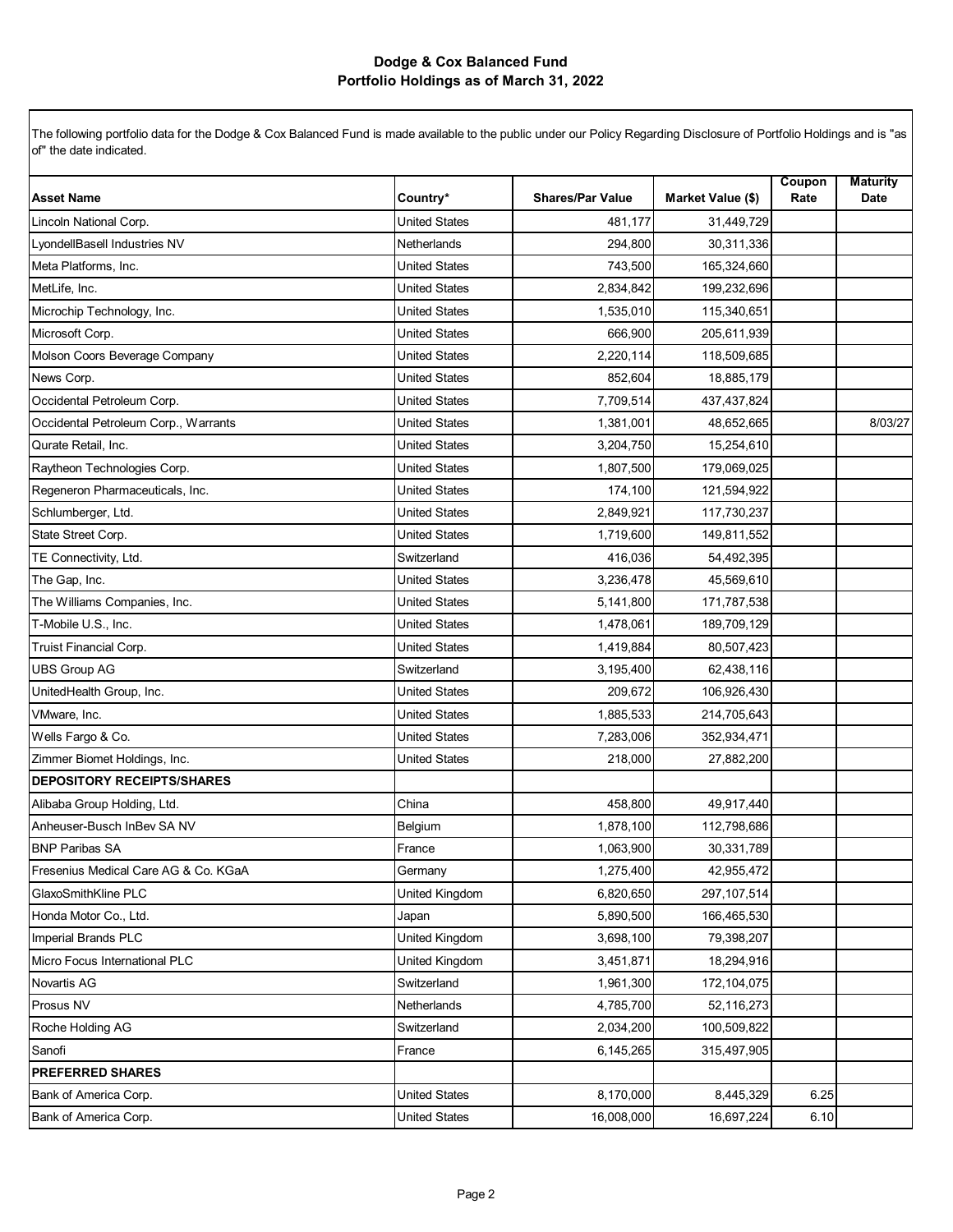|                                      |                       |                         |                          | Coupon | <b>Maturity</b> |
|--------------------------------------|-----------------------|-------------------------|--------------------------|--------|-----------------|
| <b>Asset Name</b>                    | Country*              | <b>Shares/Par Value</b> | <b>Market Value (\$)</b> | Rate   | Date            |
| Citigroup, Inc.                      | <b>United States</b>  | 5,175,000               | 5,229,855                | 5.95   |                 |
| Citigroup, Inc.                      | <b>United States</b>  | 48,477,000              | 49,412,606               | 5.95   |                 |
| Citigroup, Inc.                      | <b>United States</b>  | 45,886,000              | 47,914,161               | 6.25   |                 |
| JPMorgan Chase & Co.                 | <b>United States</b>  | 73,080,000              | 74,907,000               | 6.10   |                 |
| Wells Fargo & Co.                    | <b>United States</b>  | 27,987,000              | 29,240,818               | 5.875  |                 |
| <b>REAL ESTATE INVESTMENT TRUSTS</b> |                       |                         |                          |        |                 |
| Gaming and Leisure Properties, Inc.  | <b>United States</b>  | 34,572                  | 1,622,464                |        |                 |
| <b>DEBT SECURITIES</b>               |                       |                         |                          |        |                 |
| AbbVie, Inc.                         | <b>United States</b>  | 4,500,000               | 4,446,488                | 3.20   | 11/21/29        |
| AbbVie, Inc.                         | <b>United States</b>  | 10,550,000              | 10,839,144               | 4.05   | 11/21/39        |
| AbbVie, Inc.                         | <b>United States</b>  | 7,000,000               | 7,130,076                | 3.80   | 3/15/25         |
| AT&T, Inc.                           | <b>United States</b>  | 39,285,000              | 34,470,389               | 3.50   | 9/15/53         |
| AT&T, Inc.                           | <b>United States</b>  | 12,662,000              | 11,103,720               | 3.65   | 9/15/59         |
| AT&T, Inc.                           | <b>United States</b>  | 4,400,000               | 3,909,155                | 2.55   | 12/01/33        |
| AT&T, Inc.                           | <b>United States</b>  | 4,200,000               | 3,831,828                | 3.80   | 12/01/57        |
| Bank of America Corp.                | <b>United States</b>  | 5,825,000               | 5,966,572                | 4.20   | 8/26/24         |
| Bank of America Corp.                | <b>United States</b>  | 2,970,000               | 3,056,939                | 4.25   | 10/22/26        |
| Bank of America Corp.                | <b>United States</b>  | 3,970,000               | 4,105,727                | 4.45   | 3/03/26         |
| Bank of America Corp.                | <b>United States</b>  | 7,925,000               | 8,079,908                | 4.183  | 11/25/27        |
| Bank of America Corp.                | <b>United States</b>  | 15,589,000              | 15,628,360               | 3.004  | 12/20/23        |
| Bank of America Corp.                | <b>United States</b>  | 18,975,000              | 18,170,868               | 3.846  | 3/08/37         |
| <b>Barclays PLC</b>                  | United Kingdom        | 4,525,000               | 4,620,367                | 4.836  | 5/09/28         |
| <b>Bayer AG</b>                      | Germany               | 10,100,000              | 10,326,282               | 4.375  | 12/15/28        |
| <b>BNP Paribas SA</b>                | France                | 8,223,000               | 8,302,118                | 4.375  | 9/28/25         |
| <b>BNP Paribas SA</b>                | France                | 9,775,000               | 9,996,677                | 4.625  | 3/13/27         |
| Boston Properties, Inc.              | <b>United States</b>  | 5,000,000               | 5,069,408                | 3.80   | 2/01/24         |
| Boston Properties, Inc.              | <b>United States</b>  | 9,941,000               | 10,071,156               | 3.65   | 2/01/26         |
| Boston Properties, Inc.              | <b>United States</b>  | 18,500,000              | 18,006,961               | 2.75   | 10/01/26        |
| Boston Properties, Inc.              | United States         | 5,850,000               | 5,657,690                | 3.25   | 1/30/31         |
| <b>British American Tobacco PLC</b>  | United Kingdom        | 5,000,000               | 4,461,936                | 4.54   | 8/15/47         |
| <b>British American Tobacco PLC</b>  | United Kingdom        | 2,725,000               | 2,445,066                | 2.259  | 3/25/28         |
| British American Tobacco PLC         | United Kingdom        | 5,415,000               | 4,772,233                | 2.726  | 3/25/31         |
| British American Tobacco PLC         | United Kingdom        | 1,100,000               | 901,259                  | 3.734  | 9/25/40         |
| <b>British American Tobacco PLC</b>  | United Kingdom        | 3,525,000               | 2,856,618                | 3.984  | 9/25/50         |
| British American Tobacco PLC         | <b>United Kingdom</b> | 6,300,000               | 6,391,201                | 5.65   | 3/16/52         |
| <b>British American Tobacco PLC</b>  | United Kingdom        | 22,850,000              | 22,985,073               | 4.742  | 3/16/32         |
| <b>British American Tobacco PLC</b>  | United Kingdom        | 16,723,000              | 16,186,968               | 3.75   | 3/23/71         |
| Burlington Northern Santa Fe LLC     | <b>United States</b>  | 4,057,581               | 4,140,308                | 5.629  | 4/01/24         |
| Burlington Northern Santa Fe LLC     | <b>United States</b>  | 878,712                 | 906,250                  | 5.72   | 1/15/24         |
| Burlington Northern Santa Fe LLC     | <b>United States</b>  | 2,325,987               | 2,368,594                | 5.342  | 4/01/24         |
| Capital One Financial Corp.          | <b>United States</b>  | 3,449,000               | 3,488,702                | 3.50   | 6/15/23         |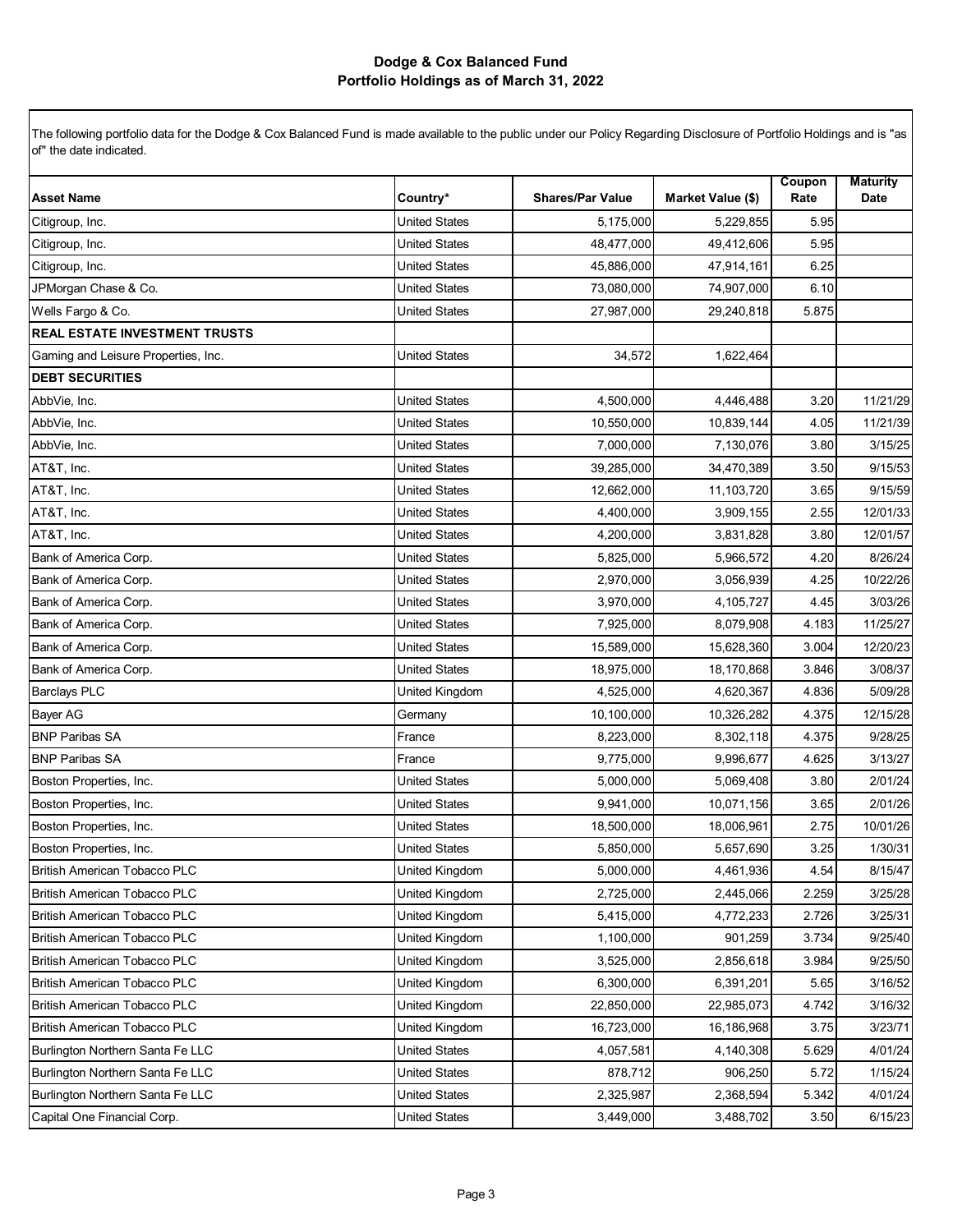| <b>Asset Name</b>            | Country*             | <b>Shares/Par Value</b> | Market Value (\$) | Coupon<br>Rate | <b>Maturity</b><br>Date |
|------------------------------|----------------------|-------------------------|-------------------|----------------|-------------------------|
| Capital One Financial Corp.  | <b>United States</b> | 10,175,000              | 10,407,579        | 4.20           | 10/29/25                |
| Capital One Financial Corp.  | <b>United States</b> | 6,775,000               | 6,629,343         | 2.636          | 3/03/26                 |
| Cemex SAB de CV              | Mexico               | 5,000,000               | 5,350,000         | 7.375          | 6/05/27                 |
| Cemex SAB de CV              | Mexico               | 14,400,000              | 14,328,000        | 5.20           | 9/17/30                 |
| Cemex SAB de CV              | Mexico               | 11,525,000              | 10,516,678        | 3.875          | 7/11/31                 |
| Charter Communications, Inc. | <b>United States</b> | 36,327,000              | 41,354,051        | 6.484          | 10/23/45                |
| Charter Communications, Inc. | <b>United States</b> | 3,700,000               | 3,933,600         | 5.75           | 4/01/48                 |
| Charter Communications, Inc. | <b>United States</b> | 2,475,000               | 2,467,680         | 4.40           | 4/01/33                 |
| Charter Communications, Inc. | <b>United States</b> | 7,875,000               | 7,928,112         | 5.25           | 4/01/53                 |
| Charter Communications, Inc. | <b>United States</b> | 10,760,000              | 9,657,100         | 4.50           | 6/01/33                 |
| Charter Communications, Inc. | <b>United States</b> | 9,550,000               | 8,735,385         | 4.50           | 5/01/32                 |
| Charter Communications, Inc. | <b>United States</b> | 5,850,000               | 5,080,696         | 4.25           | 1/15/34                 |
| Charter Communications, Inc. | <b>United States</b> | 11,000,000              | 12,650,327        | 6.55           | 5/01/37                 |
| Charter Communications, Inc. | <b>United States</b> | 6,160,000               | 7,142,235         | 6.75           | 6/15/39                 |
| Cigna Corp.                  | <b>United States</b> | 10,000,000              | 10,306,996        | 4.125          | 11/15/25                |
| Cigna Corp.                  | <b>United States</b> | 17,587,000              | 21,235,651        | 7.875          | 5/15/27                 |
| Cigna Corp.                  | <b>United States</b> | 4,000,000               | 4, 184, 252       | 4.50           | 2/25/26                 |
| Citigroup, Inc.              | <b>United States</b> | 15,725,000              | 15,588,642        | 3.785          | 3/17/33                 |
| Citigroup, Inc.              | <b>United States</b> | 1,483,237               | 40,640,694        | 6.669          | 10/30/40                |
| Coca-Cola Co.                | <b>United States</b> | 6,400,000               | 6,578,239         | 3.45           | 3/25/30                 |
| Cox Enterprises, Inc.        | <b>United States</b> | 14,626,000              | 14,784,235        | 3.85           | 2/01/25                 |
| Cox Enterprises, Inc.        | <b>United States</b> | 14,932,000              | 14,843,955        | 3.35           | 9/15/26                 |
| Cox Enterprises, Inc.        | <b>United States</b> | 3,550,000               | 3,531,486         | 3.50           | 8/15/27                 |
| CVS Health Corp.             | <b>United States</b> | 2,538,000               | 2,654,948         | 4.30           | 3/25/28                 |
| CVS Health Corp.             | <b>United States</b> | 10,450,000              | 11,420,159        | 4.78           | 3/25/38                 |
| CVS Health Corp.             | <b>United States</b> | 4,725,000               | 5,351,020         | 5.05           | 3/25/48                 |
| Dept. of Veterans Affairs    | <b>United States</b> | 91,727                  | 94,941            | 5.919          | 2/15/25                 |
| Dept. of Veterans Affairs    | <b>United States</b> | 31,612                  | 34,102            | 8.793          | 6/15/25                 |
| Dept. of Veterans Affairs    | <b>United States</b> | 3,074,432               | 3,229,466         | 6.50           | 8/15/31                 |
| Dillard's, Inc.              | <b>United States</b> | 8,660,000               | 8,846,612         | 7.875          | 1/01/23                 |
| Dillard's, Inc.              | <b>United States</b> | 50,000                  | 54,002            | 7.75           | 7/15/26                 |
| Dillard's, Inc.              | <b>United States</b> | 540,000                 | 591,310           | 7.75           | 5/15/27                 |
| Dillard's, Inc.              | <b>United States</b> | 15,135,000              | 16,671,380        | 7.00           | 12/01/28                |
| Dominion Energy              | <b>United States</b> | 22,950,000              | 23,286,815        | 5.75           | 10/01/54                |
| Dow, Inc.                    | United States        | 3,353,000               | 4,194,505         | 7.375          | 11/01/29                |
| Dow, Inc.                    | United States        | 3,286,000               | 5,234,466         | 9.40           | 5/15/39                 |
| Elanco Animal Health, Inc.   | <b>United States</b> | 2,500,000               | 2,581,250         | 5.772          | 8/28/23                 |
| Elanco Animal Health, Inc.   | <b>United States</b> | 6,175,000               | 6,622,811         | 6.40           | 8/28/28                 |
| Enel SPA                     | Italy                | 13,700,000              | 17,385,141        | 6.80           | 9/15/37                 |
| Enel SPA                     | Italy                | 4,447,000               | 5,260,689         | 6.00           | 10/07/39                |
| Exxon Mobil Corp.            | <b>United States</b> | 5,545,000               | 5,962,472         | 4.227          | 3/19/40                 |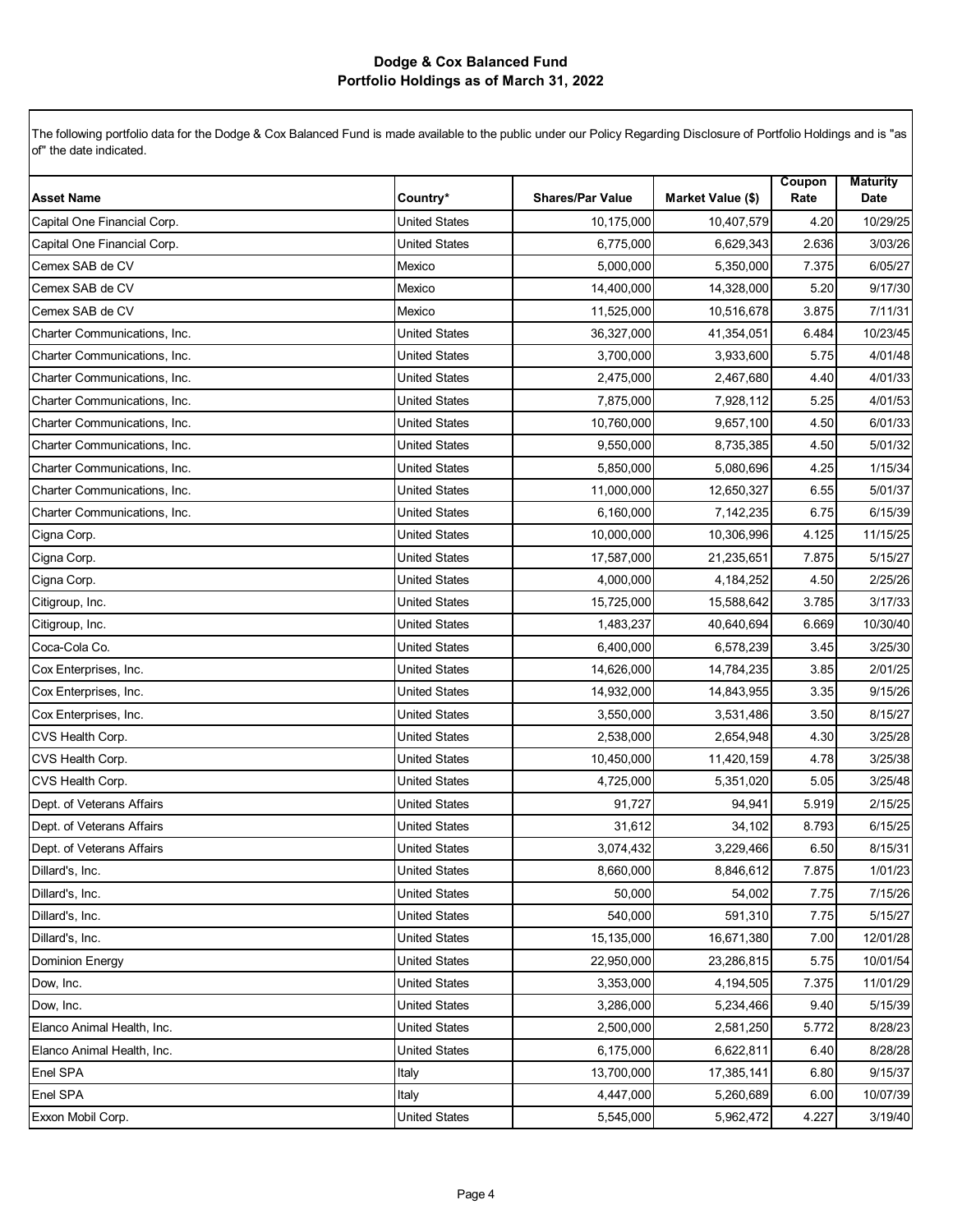| <b>Asset Name</b> | Country*             | <b>Shares/Par Value</b> | <b>Market Value (\$)</b> | Coupon<br>Rate | <b>Maturity</b><br>Date |
|-------------------|----------------------|-------------------------|--------------------------|----------------|-------------------------|
| Exxon Mobil Corp. | <b>United States</b> | 4,532,000               | 5,052,772                | 4.327          | 3/19/50                 |
| Fannie Mae        | <b>United States</b> | 336,182                 | 361,735                  | 6.50           | 8/01/32                 |
| Fannie Mae        | <b>United States</b> | 357,916                 | 391,571                  | 5.50           | 7/01/33                 |
| Fannie Mae        | <b>United States</b> | 465,944                 | 466,808                  | 2.27           | 5/01/37                 |
| Fannie Mae        | <b>United States</b> | 241,552                 | 248,063                  | 4.50           | 1/01/25                 |
| Fannie Mae        | <b>United States</b> | 1,435,608               | 1,478,074                | 4.50           | 1/01/27                 |
| Fannie Mae        | <b>United States</b> | 3,819,766               | 3,959,626                | 4.50           | 1/01/31                 |
| Fannie Mae        | <b>United States</b> | 1,178,412               | 1,204,272                | 3.50           | 1/01/27                 |
| <b>Fannie Mae</b> | <b>United States</b> | 5,172,779               | 5,374,533                | 4.50           | 5/01/32                 |
| <b>Fannie Mae</b> | <b>United States</b> | 2,217,817               | 2,269,681                | 2.232          | 4/01/44                 |
| Fannie Mae        | <b>United States</b> | 2,779,829               | 2,853,054                | 2.609          | 1/01/46                 |
| Fannie Mae        | <b>United States</b> | 2,118,127               | 2,161,657                | 3.50           | 12/01/29                |
| Fannie Mae        | <b>United States</b> | 2,183,062               | 2,248,339                | 2.727          | 12/01/45                |
| Fannie Mae        | <b>United States</b> | 347,181                 | 346,374                  | 2.30           | 7/01/23                 |
| Fannie Mae        | <b>United States</b> | 12,879,578              | 13,379,995               | 4.50           | 12/01/34                |
| Fannie Mae        | <b>United States</b> | 4,294,278               | 4,272,544                | 2.509          | 12/01/46                |
| Fannie Mae        | <b>United States</b> | 2,183,681               | 2,190,208                | 2.95           | 4/01/46                 |
| Fannie Mae        | <b>United States</b> | 1,398,968               | 1,416,436                | 3.50           | 4/01/36                 |
| <b>Fannie Mae</b> | <b>United States</b> | 1,382,215               | 1,417,771                | 1.80           | 11/01/43                |
| <b>Fannie Mae</b> | <b>United States</b> | 702,390                 | 722,411                  | 2.842          | 9/01/45                 |
| Fannie Mae        | <b>United States</b> | 3,560,757               | 3,661,664                | 1.85           | 11/01/44                |
| Fannie Mae        | <b>United States</b> | 2,763,251               | 2,837,061                | 1.85           | 12/01/44                |
| Fannie Mae        | <b>United States</b> | 632,462                 | 659,029                  | 7.50           | 7/25/41                 |
| Fannie Mae        | <b>United States</b> | 429,356                 | 462,617                  | 7.50           | 12/25/41                |
| Fannie Mae        | <b>United States</b> | 412,674                 | 425,350                  | 7.00           | 9/25/41                 |
| Fannie Mae        | <b>United States</b> | 692,899                 | 711,656                  | 7.00           | 6/25/42                 |
| Fannie Mae        | <b>United States</b> | 886,169                 | 964,191                  | 7.00           | 6/25/32                 |
| Fannie Mae        | <b>United States</b> | 979,617                 | 1,094,788                | 7.00           | 6/25/42                 |
| Fannie Mae        | <b>United States</b> | 1,553,554               | 1,684,832                | 6.50           | 7/25/42                 |
| Fannie Mae        | United States        | 653,604                 | 728,560                  | 7.00           | 7/25/42                 |
| <b>Fannie Mae</b> | <b>United States</b> | 1,933,501               | 2,100,690                | 6.50           | 8/25/45                 |
| <b>Fannie Mae</b> | <b>United States</b> | 195,140                 | 199,043                  | 6.00           | 5/25/39                 |
| <b>Fannie Mae</b> | <b>United States</b> | 1,745,724               | 1,958,963                | 7.00           | 3/25/49                 |
| <b>Fannie Mae</b> | <b>United States</b> | 724,046                 | 800,474                  | 6.50           | 5/25/39                 |
| <b>Fannie Mae</b> | <b>United States</b> | 4,480,334               | 4,862,886                | 6.50           | 12/01/32                |
| <b>Fannie Mae</b> | <b>United States</b> | 247,475                 | 247,786                  | 1.74           | 8/01/35                 |
| Fannie Mae        | <b>United States</b> | 292,515                 | 294,529                  | 1.988          | 9/01/34                 |
| <b>Fannie Mae</b> | <b>United States</b> | 316,991                 | 317,625                  | 1.56           | 12/01/34                |
| <b>Fannie Mae</b> | <b>United States</b> | 417,161                 | 425,245                  | 2.004          | 1/01/35                 |
| Fannie Mae        | <b>United States</b> | 437,693                 | 452,229                  | 1.768          | 1/01/35                 |
| Fannie Mae        | <b>United States</b> | 17,406,607              | 18,609,531               | 4.50           | 6/01/56                 |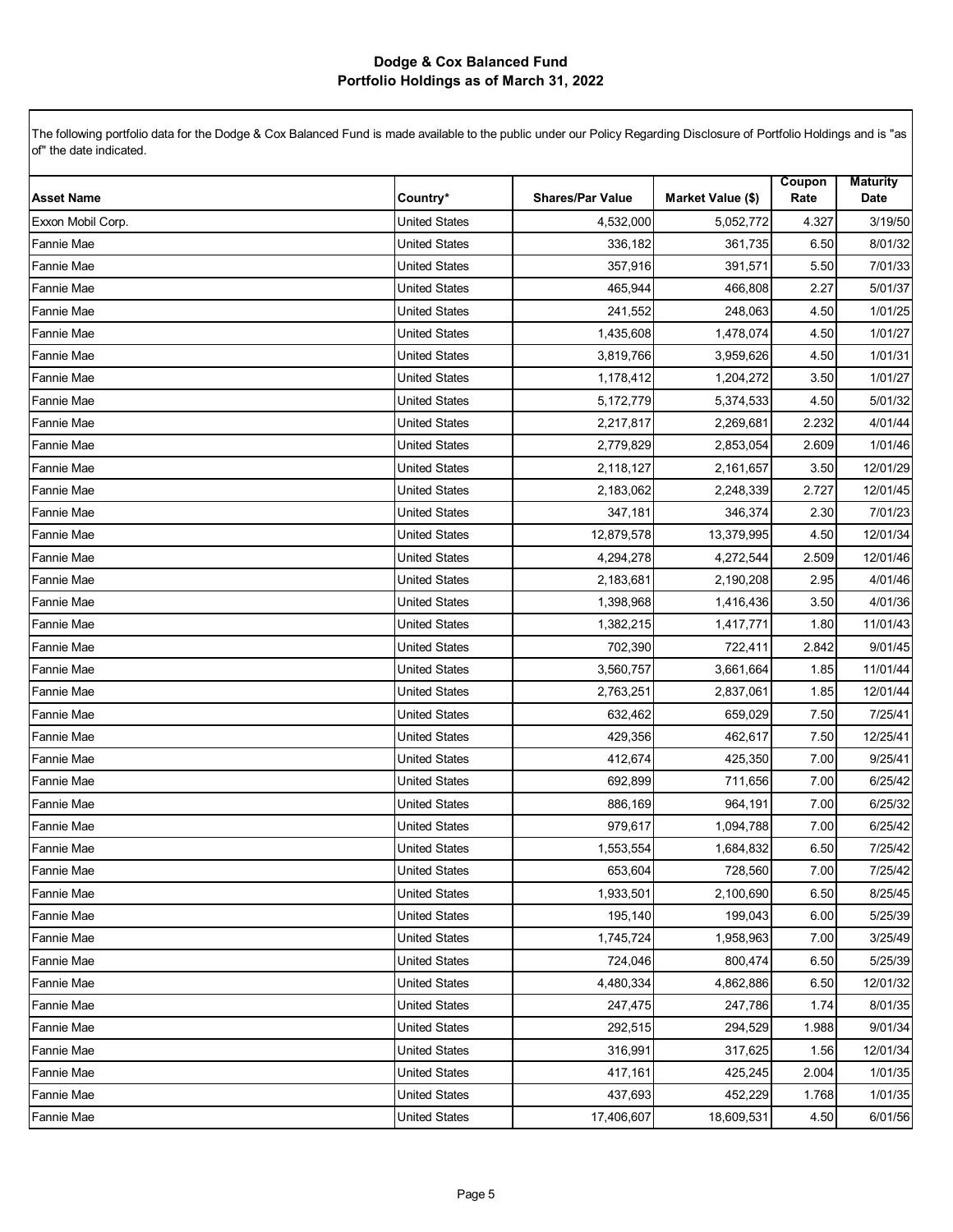| <b>Asset Name</b> | Country*             | <b>Shares/Par Value</b> | Market Value (\$) | Coupon<br>Rate | <b>Maturity</b><br>Date |
|-------------------|----------------------|-------------------------|-------------------|----------------|-------------------------|
| Fannie Mae        | <b>United States</b> | 2,013,990               | 2,052,490         | 3.191          | 6/01/47                 |
| Fannie Mae        | <b>United States</b> | 3,599,768               | 3,662,471         | 3.083          | 7/01/47                 |
| Fannie Mae        | <b>United States</b> | 4,825,899               | 4,973,709         | 2.689          | 8/01/47                 |
| Fannie Mae        | <b>United States</b> | 1,948,260               | 1,970,498         | 3.292          | 1/01/49                 |
| Fannie Mae        | <b>United States</b> | 4,399,489               | 4,663,461         | 5.00           | 12/01/48                |
| Fannie Mae        | <b>United States</b> | 25,705,900              | 24,609,658        | 2.50           | 6/01/50                 |
| Fannie Mae        | <b>United States</b> | 35,532,881              | 33,991,539        | 2.50           | 7/01/50                 |
| Fannie Mae        | <b>United States</b> | 19,713,086              | 18,361,987        | 2.00           | 9/01/50                 |
| <b>Fannie Mae</b> | <b>United States</b> | 86,978,900              | 81,009,072        | 2.00           | 12/01/50                |
| <b>Fannie Mae</b> | <b>United States</b> | 35,577,934              | 34,060,850        | 2.50           | 10/01/50                |
| Fannie Mae        | <b>United States</b> | 56,580,966              | 54, 167, 260      | 2.50           | 10/01/50                |
| Fannie Mae        | <b>United States</b> | 4,148,132               | 4,541,983         | 5.50           | 8/01/37                 |
| Fannie Mae        | <b>United States</b> | 1,068,832               | 1,147,394         | 6.50           | 12/01/28                |
| Fannie Mae        | <b>United States</b> | 170,358                 | 170,725           | 2.045          | 7/01/39                 |
| Fannie Mae        | <b>United States</b> | 3,753,008               | 3,900,700         | 4.50           | 6/01/31                 |
| Fannie Mae        | <b>United States</b> | 741,885                 | 768,612           | 4.00           | 8/01/31                 |
| Fannie Mae        | <b>United States</b> | 1,492,316               | 1,535,133         | 4.00           | 11/01/30                |
| Fannie Mae        | <b>United States</b> | 1,723,760               | 1,794,295         | 4.00           | 11/01/34                |
| <b>Fannie Mae</b> | <b>United States</b> | 3,961,823               | 4,123,948         | 4.00           | 12/01/34                |
| <b>Fannie Mae</b> | <b>United States</b> | 4,153,627               | 4,313,612         | 4.00           | 7/01/35                 |
| Fannie Mae        | <b>United States</b> | 957,459                 | 991,957           | 4.00           | 1/01/36                 |
| Fannie Mae        | <b>United States</b> | 2,005,587               | 2,067,996         | 4.00           | 1/01/37                 |
| Fannie Mae        | <b>United States</b> | 4,868,310               | 4,912,058         | 3.50           | 3/01/37                 |
| Fannie Mae        | <b>United States</b> | 1,006,594               | 1,047,760         | 4.00           | 2/01/37                 |
| Fannie Mae        | <b>United States</b> | 3,779,805               | 3,790,049         | 3.50           | 4/01/37                 |
| Fannie Mae        | <b>United States</b> | 504,444                 | 530,749           | 5.00           | 3/01/49                 |
| Fannie Mae        | <b>United States</b> | 1,349,988               | 1,493,630         | 6.50           | 8/01/39                 |
| Fannie Mae        | <b>United States</b> | 1,223,915               | 1,328,131         | 6.00           | 8/01/37                 |
| Fannie Mae        | <b>United States</b> | 5,197,301               | 5,746,645         | 6.00           | 9/01/36                 |
| Fannie Mae        | United States        | 683,042                 | 724,885           | 4.50           | 3/01/40                 |
| <b>Fannie Mae</b> | <b>United States</b> | 1,111,105               | 1,151,360         | 2.03           | 12/01/40                |
| <b>Fannie Mae</b> | <b>United States</b> | 183,594                 | 184,092           | 2.03           | 11/01/40                |
| <b>Fannie Mae</b> | <b>United States</b> | 769,433                 | 827,451           | 5.703          | 10/25/42                |
| <b>Fannie Mae</b> | <b>United States</b> | 626,839                 | 682,998           | 6.50           | 1/25/44                 |
| <b>Fannie Mae</b> | United States        | 1,012,703               | 1,111,173         | 7.50           | 3/25/44                 |
| <b>Fannie Mae</b> | <b>United States</b> | 168,701                 | 183,442           | 7.50           | 6/25/44                 |
| <b>Fannie Mae</b> | <b>United States</b> | 672,033                 | 752,062           | 7.50           | 2/25/41                 |
| <b>Fannie Mae</b> | <b>United States</b> | 681,691                 | 761,225           | 7.50           | 7/25/41                 |
| <b>Fannie Mae</b> | <b>United States</b> | 341,434                 | 375,702           | 7.50           | 6/19/41                 |
| Fannie Mae        | <b>United States</b> | 850,390                 | 961,520           | 7.00           | 11/25/42                |
| Fannie Mae        | <b>United States</b> | 4,826,056               | 4,827,561         | 4.00           | 2/25/42                 |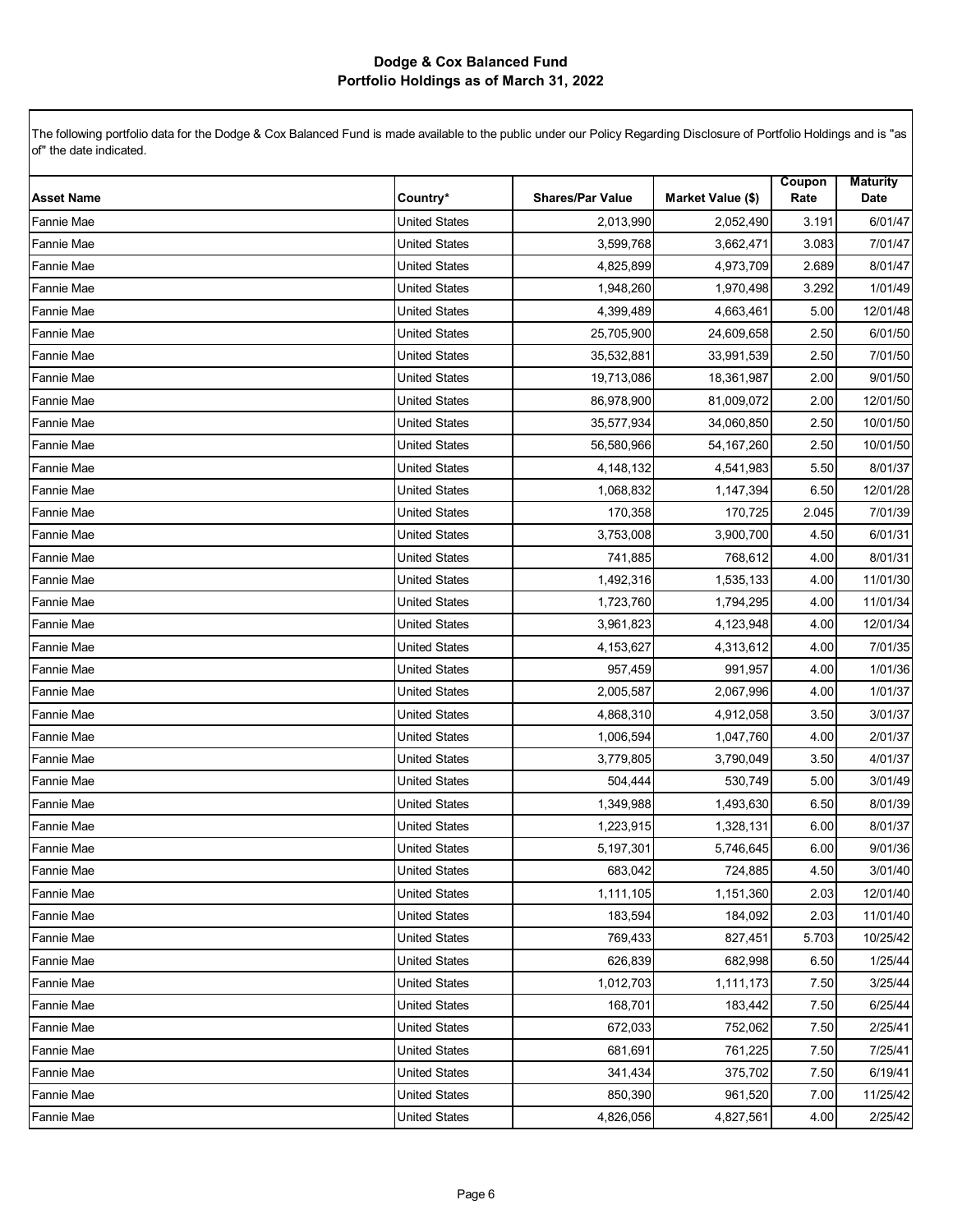| <b>Asset Name</b>         | Country*             | <b>Shares/Par Value</b> | Market Value (\$) | Coupon<br>Rate | <b>Maturity</b><br>Date |
|---------------------------|----------------------|-------------------------|-------------------|----------------|-------------------------|
| Fannie Mae                | <b>United States</b> | 2,815,456               | 2,845,601         | 1.007          | 9/25/43                 |
| Fannie Mae                | <b>United States</b> | 173,724                 | 195,738           | 7.00           | 8/01/37                 |
| FedEx Corp.               | <b>United States</b> | 3,575,000               | 3,750,219         | 4.25           | 5/15/30                 |
| FedEx Corp.               | <b>United States</b> | 4,100,000               | 4,748,229         | 5.25           | 5/15/50                 |
| Ford Motor Credit Co. LLC | <b>United States</b> | 16,100,000              | 16,422,000        | 5.125          | 6/16/25                 |
| Ford Motor Credit Co. LLC | <b>United States</b> | 9,350,000               | 9,139,111         | 3.375          | 11/13/25                |
| Ford Motor Credit Co. LLC | <b>United States</b> | 12,700,000              | 11,811,127        | 2.70           | 8/10/26                 |
| Ford Motor Credit Co. LLC | <b>United States</b> | 10,000,000              | 10,168,000        | 4.95           | 5/28/27                 |
| Ford Motor Credit Co. LLC | <b>United States</b> | 4,243,000               | 4,269,137         | 4.25           | 9/20/22                 |
| Ford Motor Credit Co. LLC | <b>United States</b> | 3,405,000               | 3,435,713         | 4.375          | 8/06/23                 |
| Ford Motor Credit Co. LLC | <b>United States</b> | 18,850,000              | 18,801,179        | 4.389          | 1/08/26                 |
| Ford Motor Credit Co. LLC | <b>United States</b> | 14,363,000              | 14,339,660        | 3.81           | 1/09/24                 |
| Ford Motor Credit Co. LLC | <b>United States</b> | 5,166,000               | 5,200,509         | 4.14           | 2/15/23                 |
| Ford Motor Credit Co. LLC | <b>United States</b> | 18,304,000              | 18,277,002        | 4.542          | 8/01/26                 |
| <b>Freddie Mac</b>        | <b>United States</b> | 133,845                 | 136,649           | 7.00           | 8/25/23                 |
| <b>Freddie Mac</b>        | <b>United States</b> | 5,398,089               | 5,856,996         | 6.50           | 10/25/43                |
| <b>Freddie Mac</b>        | <b>United States</b> | 15,975,183              | 16,859,895        | 4.50           | 12/15/43                |
| Freddie Mac               | <b>United States</b> | 10,122,286              | 453,240           | 1.353          | 3/25/26                 |
| <b>Freddie Mac</b>        | <b>United States</b> | 4,449,825               | 190,369           | 1.258          | 5/25/26                 |
| <b>Freddie Mac</b>        | <b>United States</b> | 8,986,078               | 232,997           | 0.605          | 3/25/27                 |
| <b>Freddie Mac</b>        | <b>United States</b> | 43,404,808              | 1,266,005         | 0.669          | 4/25/27                 |
| Freddie Mac               | <b>United States</b> | 37,312,257              | 1,234,114         | 0.75           | 6/25/27                 |
| <b>Freddie Mac</b>        | <b>United States</b> | 223, 173, 788           | 3,936,071         | 0.36           | 9/25/27                 |
| Freddie Mac               | <b>United States</b> | 180,341,198             | 7,852,867         | 0.705          | 2/25/29                 |
| <b>Freddie Mac</b>        | <b>United States</b> | 15,520,979              | 16,668,591        | 5.538          | 7/25/33                 |
| <b>Freddie Mac</b>        | <b>United States</b> | 116,085                 | 134,113           | 6.50           | 9/25/43                 |
| Freddie Mac               | <b>United States</b> | 393,413                 | 399,205           | 2.211          | 5/01/34                 |
| Freddie Mac               | <b>United States</b> | 146,562                 | 146,752           | 2.114          | 1/01/38                 |
| <b>Freddie Mac</b>        | <b>United States</b> | 6,324,554               | 6,416,971         | 1.007          | 9/15/43                 |
| <b>Freddie Mac</b>        | <b>United States</b> | 702,460                 | 727,669           | 2.537          | 2/01/38                 |
| <b>Freddie Mac</b>        | <b>United States</b> | 6,762,252               | 6,831,762         | 3.272          | 1/01/49                 |
| <b>Freddie Mac</b>        | United States        | 1,472,828               | 1,490,865         | 3.735          | 3/01/49                 |
| <b>Freddie Mac</b>        | <b>United States</b> | 737,967                 | 776,508           | 2.375          | 10/01/35                |
| <b>Freddie Mac</b>        | <b>United States</b> | 799,160                 | 831,652           | 1.768          | 4/01/37                 |
| <b>Freddie Mac</b>        | <b>United States</b> | 656,228                 | 683,785           | 2.051          | 9/01/37                 |
| <b>Freddie Mac</b>        | United States        | 299,311                 | 300.076           | 1.989          | 10/01/38                |
| <b>Freddie Mac</b>        | United States        | 68,664                  | 72,055            | 2.188          | 7/01/38                 |
| <b>Freddie Mac</b>        | <b>United States</b> | 1,792,343               | 1,831,481         | 2.751          | 10/01/45                |
| <b>Freddie Mac</b>        | <b>United States</b> | 1,986,988               | 2,046,237         | 2.815          | 10/01/45                |
| Freddie Mac               | <b>United States</b> | 240,580                 | 249,277           | 2.056          | 10/01/41                |
| <b>Freddie Mac</b>        | United States        | 829,533                 | 857,207           | 2.049          | 8/01/42                 |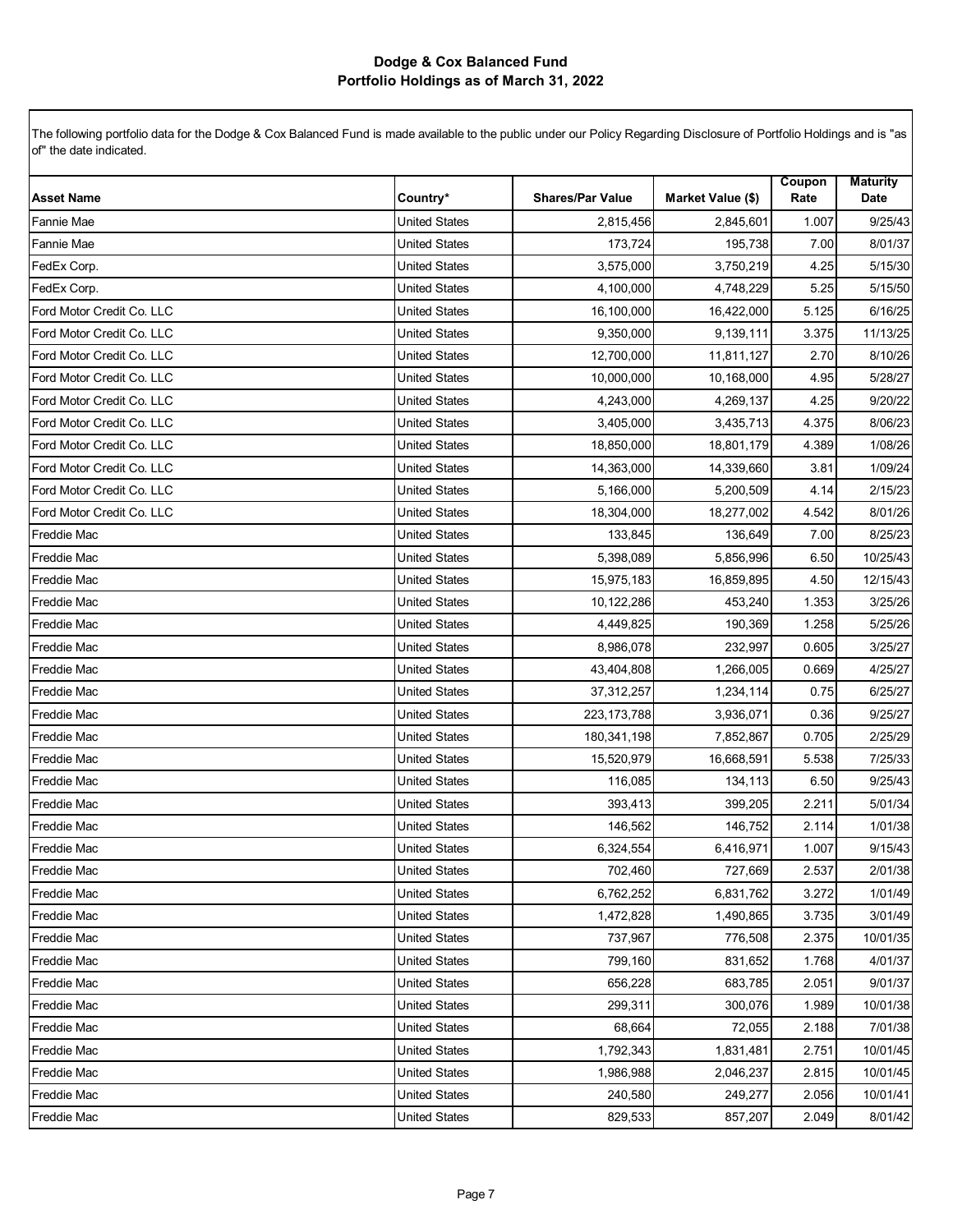| <b>Asset Name</b>  | Country*             | <b>Shares/Par Value</b> | Market Value (\$) | Coupon<br>Rate | <b>Maturity</b><br>Date |
|--------------------|----------------------|-------------------------|-------------------|----------------|-------------------------|
| <b>Freddie Mac</b> | <b>United States</b> | 2.495.605               | 2,576,516         | 1.866          | 5/01/44                 |
| Freddie Mac        | <b>United States</b> | 2,909,050               | 2,992,556         | 1.906          | 1/01/45                 |
| <b>Freddie Mac</b> | <b>United States</b> | 272,436                 | 280,964           | 1.86           | 5/01/44                 |
| <b>Freddie Mac</b> | <b>United States</b> | 926,661                 | 956,487           | 1.865          | 6/01/44                 |
| <b>Freddie Mac</b> | <b>United States</b> | 867,162                 | 893,976           | 1.87           | 6/01/44                 |
| <b>Freddie Mac</b> | <b>United States</b> | 1,901,048               | 1,934,794         | 3.279          | 7/01/47                 |
| Freddie Mac Gold   | <b>United States</b> | 945,463                 | 1,015,659         | 6.50           | 10/01/26                |
| Freddie Mac Gold   | <b>United States</b> | 2,734,276               | 2,843,606         | 4.50           | 4/01/31                 |
| Freddie Mac Gold   | <b>United States</b> | 530,416                 | 603,058           | 7.00           | 11/01/37                |
| Freddie Mac Gold   | <b>United States</b> | 916,028                 | 1,016,724         | 7.00           | 8/01/38                 |
| Freddie Mac Gold   | <b>United States</b> | 571,103                 | 630,919           | 7.00           | 9/01/38                 |
| Freddie Mac Gold   | <b>United States</b> | 305,251                 | 325,052           | 4.50           | 9/01/41                 |
| Freddie Mac Gold   | <b>United States</b> | 551,068                 | 603,951           | 6.00           | 2/01/39                 |
| Freddie Mac Gold   | <b>United States</b> | 4,920,568               | 5,239,721         | 4.50           | 9/01/41                 |
| Freddie Mac Gold   | <b>United States</b> | 4,505,148               | 4,793,327         | 4.50           | 3/01/42                 |
| Freddie Mac Gold   | <b>United States</b> | 3,935,419               | 4,152,371         | 4.50           | 6/01/42                 |
| Freddie Mac Gold   | <b>United States</b> | 1,040,761               | 1,072,666         | 4.50           | 9/01/26                 |
| Freddie Mac Gold   | <b>United States</b> | 476,165                 | 495,291           | 4.50           | 6/01/31                 |
| Freddie Mac Gold   | <b>United States</b> | 84,297                  | 86,856            | 4.50           | 9/01/24                 |
| Freddie Mac Gold   | <b>United States</b> | 4,938                   | 4,967             | 7.47           | 3/17/23                 |
| Freddie Mac Gold   | <b>United States</b> | 178,308                 | 196,741           | 5.50           | 12/01/37                |
| Freddie Mac Gold   | <b>United States</b> | 2,023,161               | 2,211,998         | 6.50           | 12/01/32                |
| Freddie Mac Gold   | <b>United States</b> | 234,106                 | 252,130           | 6.50           | 4/01/33                 |
| Freddie Mac Pool   | <b>United States</b> | 77,050,589              | 73,752,287        | 2.50           | 6/01/50                 |
| Freddie Mac Pool   | <b>United States</b> | 90,934,592              | 84,683,876        | 2.00           | 9/01/50                 |
| Freddie Mac Pool   | <b>United States</b> | 50,921,555              | 48,800,389        | 2.50           | 10/01/50                |
| Freddie Mac Pool   | <b>United States</b> | 7,604,591               | 7,279,587         | 2.50           | 11/01/50                |
| Freddie Mac Pool   | <b>United States</b> | 11,422,588              | 10,948,879        | 2.50           | 2/01/51                 |
| Ginnie Mae         | <b>United States</b> | 58,377                  | 60,399            | 7.50           | 11/15/24                |
| Ginnie Mae         | <b>United States</b> | 32,256                  | 32,557            | 7.50           | 10/15/25                |
| Ginnie Mae         | <b>United States</b> | 21,564,287              | 20,951,014        | 0.643          | 12/20/67                |
| Ginnie Mae         | United States        | 14,607,606              | 14,341,914        | 0.458          | 10/20/67                |
| Ginnie Mae         | <b>United States</b> | 2,438,089               | 2,437,807         | 0.726          | 9/20/64                 |
| Ginnie Mae         | <b>United States</b> | 8,825,474               | 8.665.609         | 0.458          | 10/20/67                |
| Ginnie Mae         | <b>United States</b> | 15,740,765              | 15,436,488        | 0.756          | 1/20/67                 |
| Ginnie Mae         | <b>United States</b> | 5,205,402               | 5,090,949         | 0.361          | 5/20/68                 |
| Ginnie Mae         | <b>United States</b> | 17,020,251              | 16,739,889        | 0.495          | 6/20/68                 |
| Ginnie Mae         | <b>United States</b> | 2,416,199               | 2,360,100         | 0.706          | 12/20/68                |
| Ginnie Mae         | <b>United States</b> | 22,094,339              | 21,610,979        | 1.228          | 11/20/68                |
| Ginnie Mae         | <b>United States</b> | 18,640,872              | 18,688,203        | 0.806          | 1/20/70                 |
| Ginnie Mae         | <b>United States</b> | 23,961,145              | 24,003,671        | 0.756          | 1/20/70                 |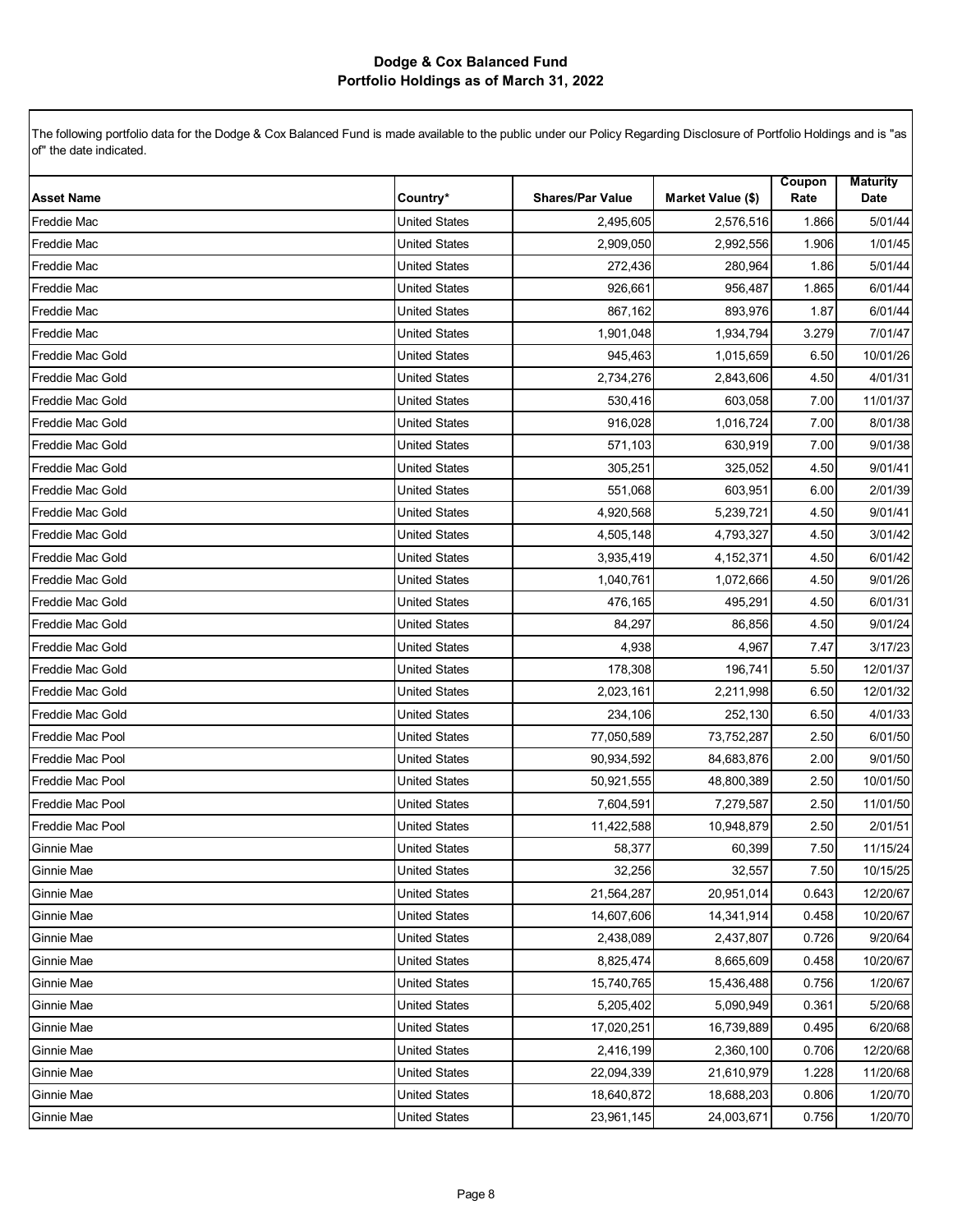| <b>Asset Name</b>                | Country*             | <b>Shares/Par Value</b> | Market Value (\$) | Coupon<br>Rate | <b>Maturity</b><br>Date |
|----------------------------------|----------------------|-------------------------|-------------------|----------------|-------------------------|
| Ginnie Mae                       | <b>United States</b> | 11,373,243              | 11,313,467        | 0.60           | 2/20/67                 |
| Ginnie Mae                       | <b>United States</b> | 8,617,827               | 8,722,981         | 0.87           | 2/20/72                 |
| Ginnie Mae                       | <b>United States</b> | 46,062,000              | 45,840,761        | 0.458          | 8/20/68                 |
| Ginnie Mae                       | <b>United States</b> | 20,326,878              | 20,444,393        | 0.72           | 4/01/72                 |
| Ginnie Mae                       | <b>United States</b> | 25,000,000              | 25, 164, 063      | 0.79           | 5/20/72                 |
| Goldman Sachs Group, Inc.        | <b>United States</b> | 32,125,000              | 32,126,606        | 3.615          | 3/15/28                 |
| HCA Healthcare, Inc.             | <b>United States</b> | 2,700,000               | 2,752,117         | 4.125          | 6/15/29                 |
| <b>HCA Healthcare, Inc.</b>      | <b>United States</b> | 3,575,000               | 3,493,106         | 3.125          | 3/15/27                 |
| HCA Healthcare, Inc.             | <b>United States</b> | 14,600,000              | 14,307,340        | 3.625          | 3/15/32                 |
| <b>HSBC Holdings PLC</b>         | United Kingdom       | 17,805,000              | 21,587,253        | 6.50           | 5/02/36                 |
| <b>HSBC Holdings PLC</b>         | United Kingdom       | 3,265,000               | 3,975,666         | 6.50           | 9/15/37                 |
| <b>HSBC Holdings PLC</b>         | United Kingdom       | 11,462,000              | 11,760,872        | 4.30           | 3/08/26                 |
| <b>HSBC Holdings PLC</b>         | United Kingdom       | 28,775,000              | 29,571,439        | 4.762          | 3/29/33                 |
| Imperial Brands PLC              | United Kingdom       | 2,300,000               | 2,249,685         | 3.50           | 7/26/26                 |
| Imperial Brands PLC              | United Kingdom       | 21,150,000              | 20,747,250        | 3.875          | 7/26/29                 |
| <b>Imperial Brands PLC</b>       | United Kingdom       | 25,425,000              | 25,643,417        | 4.25           | 7/21/25                 |
| JPMorgan Chase & Co.             | <b>United States</b> | 5,000,000               | 4,724,605         | 2.739          | 10/15/30                |
| JPMorgan Chase & Co.             | <b>United States</b> | 11,793,000              | 11,034,671        | 2.956          | 5/13/31                 |
| JPMorgan Chase & Co.             | <b>United States</b> | 17,500,000              | 16,035,556        | 1.04           | 2/04/27                 |
| JPMorgan Chase & Co.             | <b>United States</b> | 25,692,000              | 34,534,967        | 8.75           | 9/01/30                 |
| Kinder Morgan, Inc.              | <b>United States</b> | 20,643,000              | 22,447,446        | 5.50           | 3/01/44                 |
| Kinder Morgan, Inc.              | <b>United States</b> | 15,719,000              | 16,921,005        | 5.40           | 9/01/44                 |
| L.A. Unified School District GO  | <b>United States</b> | 3,000,000               | 3,554,516         | 5.75           | 7/01/34                 |
| Lloyds Banking Group PLC         | United Kingdom       | 8,025,000               | 8,001,511         | 3.75           | 3/18/28                 |
| Macy's, Inc.                     | <b>United States</b> | 2,539,000               | 2,710,383         | 6.70           | 7/15/34                 |
| Microchip Technology, Inc.       | <b>United States</b> | 19,714,000              | 18,664,636        | 0.983          | 9/01/24                 |
| Navient Student Loan Trust       | <b>United States</b> | 5,380,713               | 5,395,222         | 1.507          | 12/27/66                |
| Navient Student Loan Trust       | <b>United States</b> | 6,238,408               | 6,204,648         | 1.257          | 7/26/66                 |
| Navient Student Loan Trust       | <b>United States</b> | 8,377,036               | 8,213,156         | 1.157          | 2/25/70                 |
| Navient Student Loan Trust       | <b>United States</b> | 24,832,000              | 25,362,349        | 1.757          | 3/25/66                 |
| Navient Student Loan Trust       | <b>United States</b> | 6,682,141               | 6,598,988         | 1.607          | 7/26/66                 |
| Navient Student Loan Trust       | <b>United States</b> | 86,422,000              | 85,238,062        | 1.207          | 3/25/67                 |
| Navient Student Loan Trust       | <b>United States</b> | 4,167,636               | 4,222,135         | 1.457          | 2/27/68                 |
| Navient Student Loan Trust       | <b>United States</b> | 19,277,101              | 19,059,451        | 0.70           | 2/25/70                 |
| New Jersey Turnpike Authority RB | <b>United States</b> | 12,436,000              | 17,644,592        | 7.102          | 1/01/41                 |
| Occidental Petroleum Corp.       | <b>United States</b> | 15,450,000              | 15,179,625        | 3.20           | 8/15/26                 |
| Occidental Petroleum Corp.       | <b>United States</b> | 7,900,000               | 7,840,750         | 2.90           | 8/15/24                 |
| Oracle Corp.                     | <b>United States</b> | 6,350,000               | 6,077,669         | 2.80           | 4/01/27                 |
| Oracle Corp.                     | <b>United States</b> | 8,288,000               | 6,873,755         | 3.60           | 4/01/50                 |
| Oracle Corp.                     | <b>United States</b> | 13,990,000              | 13,045,751        | 1.65           | 3/25/26                 |
| Petroleo Brasileiro SA           | Brazil               | 4,300,000               | 4,483,008         | 7.25           | 3/17/44                 |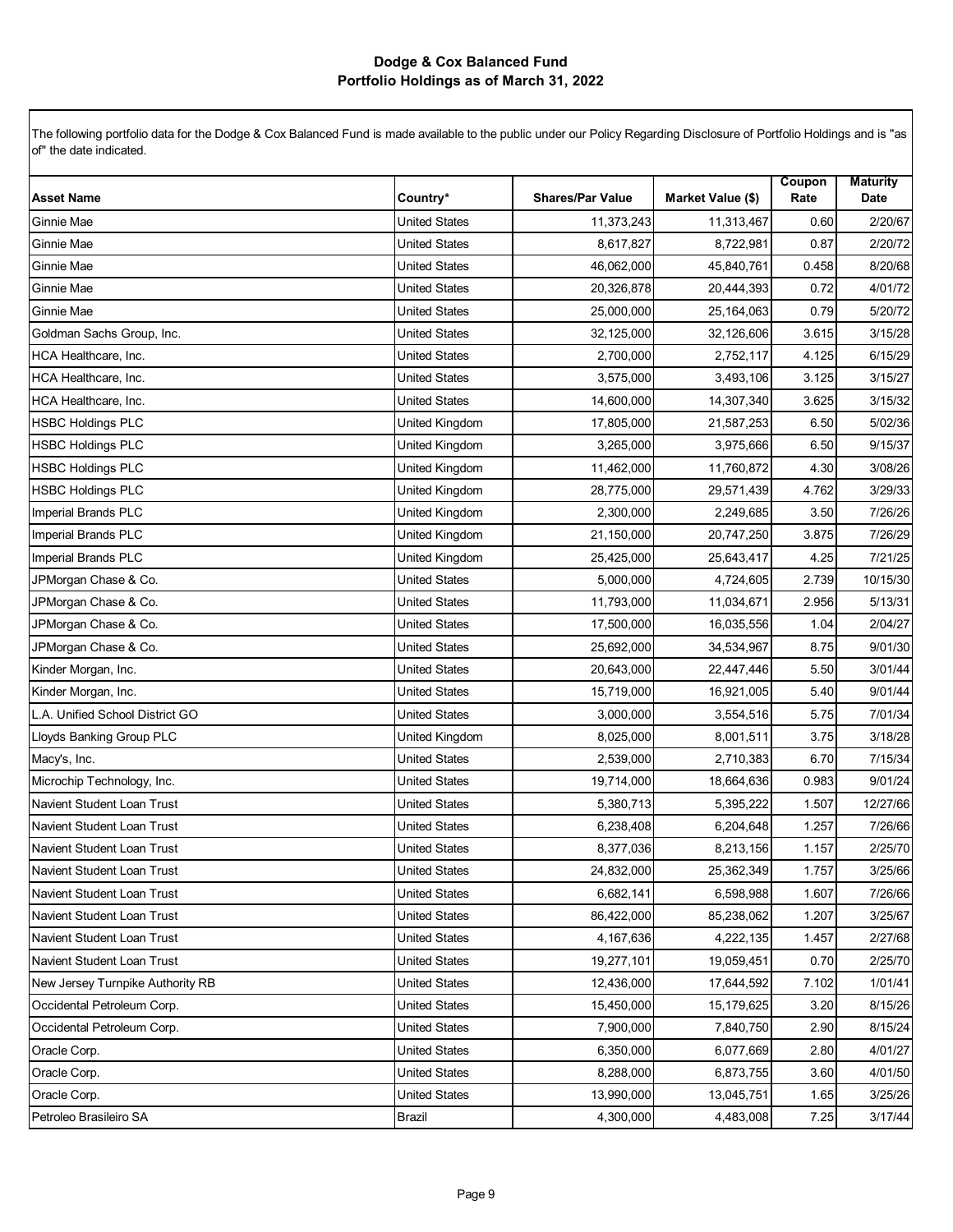| <b>Asset Name</b>                                | Country*             | <b>Shares/Par Value</b> | Market Value (\$) | Coupon<br>Rate | <b>Maturity</b><br>Date |
|--------------------------------------------------|----------------------|-------------------------|-------------------|----------------|-------------------------|
| Petroleo Brasileiro SA                           | <b>Brazil</b>        | 6,011,000               | 6,003,546         | 5.093          | 1/15/30                 |
| Petroleo Brasileiro SA                           | <b>Brazil</b>        | 15,500,000              | 15,228,750        | 6.75           | 6/03/50                 |
| Petroleo Brasileiro SA                           | <b>Brazil</b>        | 1.925.000               | 1,949,063         | 5.60           | 1/03/31                 |
| Petroleos Mexicanos                              | Mexico               | 20,125,000              | 16,095,774        | 6.375          | 1/23/45                 |
| Petroleos Mexicanos                              | Mexico               | 11,625,000              | 9,449,963         | 6.75           | 9/21/47                 |
| Petroleos Mexicanos                              | Mexico               | 28,500,000              | 24,901,875        | 7.69           | 1/23/50                 |
| Petroleos Mexicanos                              | Mexico               | 3,367,000               | 2,732,691         | 6.95           | 1/28/60                 |
| Petroleos Mexicanos                              | Mexico               | 9,425,000               | 8,447,251         | 6.625          | 6/15/35                 |
| Petroleos Mexicanos                              | Mexico               | 22,824,000              | 21,682,800        | 6.70           | 2/16/32                 |
| Prosus NV                                        | Netherlands          | 14,200,000              | 13,770,308        | 4.85           | 7/06/27                 |
| Prosus NV                                        | Netherlands          | 3,750,000               | 3,285,300         | 3.68           | 1/21/30                 |
| Prosus NV                                        | Netherlands          | 30,375,000              | 25,232,041        | 3.061          | 7/13/31                 |
| Prosus NV                                        | <b>Netherlands</b>   | 8,950,000               | 7,874,926         | 4.193          | 1/19/32                 |
| Prosus NV                                        | Netherlands          | 20,125,000              | 17,110,233        | 4.987          | 1/19/52                 |
| Rio Oil Finance Trust                            | <b>Brazil</b>        | 12,429,332              | 12,988,652        | 9.25           | 7/06/24                 |
| Rio Oil Finance Trust                            | <b>Brazil</b>        | 22,614,422              | 24,875,864        | 9.75           | 1/06/27                 |
| Rio Oil Finance Trust                            | <b>Brazil</b>        | 10,644,098              | 11,442,405        | 8.20           | 4/06/28                 |
| <b>SLM Student Loan Trust</b>                    | <b>United States</b> | 24,335,941              | 23,715,017        | 0.808          | 10/25/64                |
| <b>SLM Student Loan Trust</b>                    | <b>United States</b> | 5,626,891               | 5,527,554         | 0.858          | 1/25/41                 |
| <b>SLM Student Loan Trust</b>                    | <b>United States</b> | 10,768,684              | 10,106,817        | 0.428          | 1/25/41                 |
| <b>SLM Student Loan Trust</b>                    | <b>United States</b> | 5,730,253               | 5,480,096         | 0.418          | 1/25/41                 |
| Small Business Admin. - 504 Program              | <b>United States</b> | 278,117                 | 281,383           | 4.92           | 10/01/23                |
| Small Business Admin. - 504 Program              | <b>United States</b> | 582,067                 | 600,547           | 5.71           | 6/01/27                 |
| SMB Private Education Loan Trust (Private Loans) | <b>United States</b> | 11,681,556              | 11,598,188        | 3.60           | 1/15/37                 |
| State of California GO                           | <b>United States</b> | 15,730,000              | 22,139,947        | 7.30           | 10/01/39                |
| State of Illinois GO                             | <b>United States</b> | 22,615,000              | 24,048,958        | 5.10           | 6/01/33                 |
| TC Energy Corp.                                  | Canada               | 20,570,000              | 20,576,171        | 5.625          | 5/20/75                 |
| TC Energy Corp.                                  | Canada               | 28,160,000              | 27,737,600        | 5.30           | 3/15/77                 |
| TC Energy Corp.                                  | Canada               | 6,850,000               | 6,836,300         | 5.50           | 9/15/79                 |
| TC Energy Corp.                                  | Canada               | 4,150,000               | 4,195,526         | 5.60           | 3/07/82                 |
| Telecom Italia SPA                               | Italy                | 11,596,000              | 11,277,110        | 7.20           | 7/18/36                 |
| Telecom Italia SPA                               | Italy                | 8,212,000               | 8,374,639         | 7.721          | 6/04/38                 |
| Telecom Italia SPA                               | Italy                | 21,712,000              | 21,874,840        | 5.303          | 5/30/24                 |
| The Southern Co.                                 | <b>United States</b> | 19,036,000              | 18,417,330        | 4.00           | 1/15/51                 |
| The Southern Co.                                 | <b>United States</b> | 7,500,000               | 6,915,375         | 3.75           | 9/15/51                 |
| The Williams Companies, Inc.                     | <b>United States</b> | 6,400,000               | 6,327,455         | 3.50           | 11/15/30                |
| T-Mobile U.S., Inc.                              | <b>United States</b> | 2,675,000               | 2,686,350         | 4.375          | 4/15/40                 |
| T-Mobile U.S., Inc.                              | <b>United States</b> | 1,775,000               | 1,795,689         | 4.50           | 4/15/50                 |
| T-Mobile U.S., Inc.                              | <b>United States</b> | 7,975,000               | 8,005,617         | 3.875          | 4/15/30                 |
| T-Mobile U.S., Inc.                              | <b>United States</b> | 6,800,000               | 6,407,640         | 2.25           | 2/15/26                 |
| T-Mobile U.S., Inc.                              | <b>United States</b> | 6,500,000               | 6,182,345         | 3.375          | 4/15/29                 |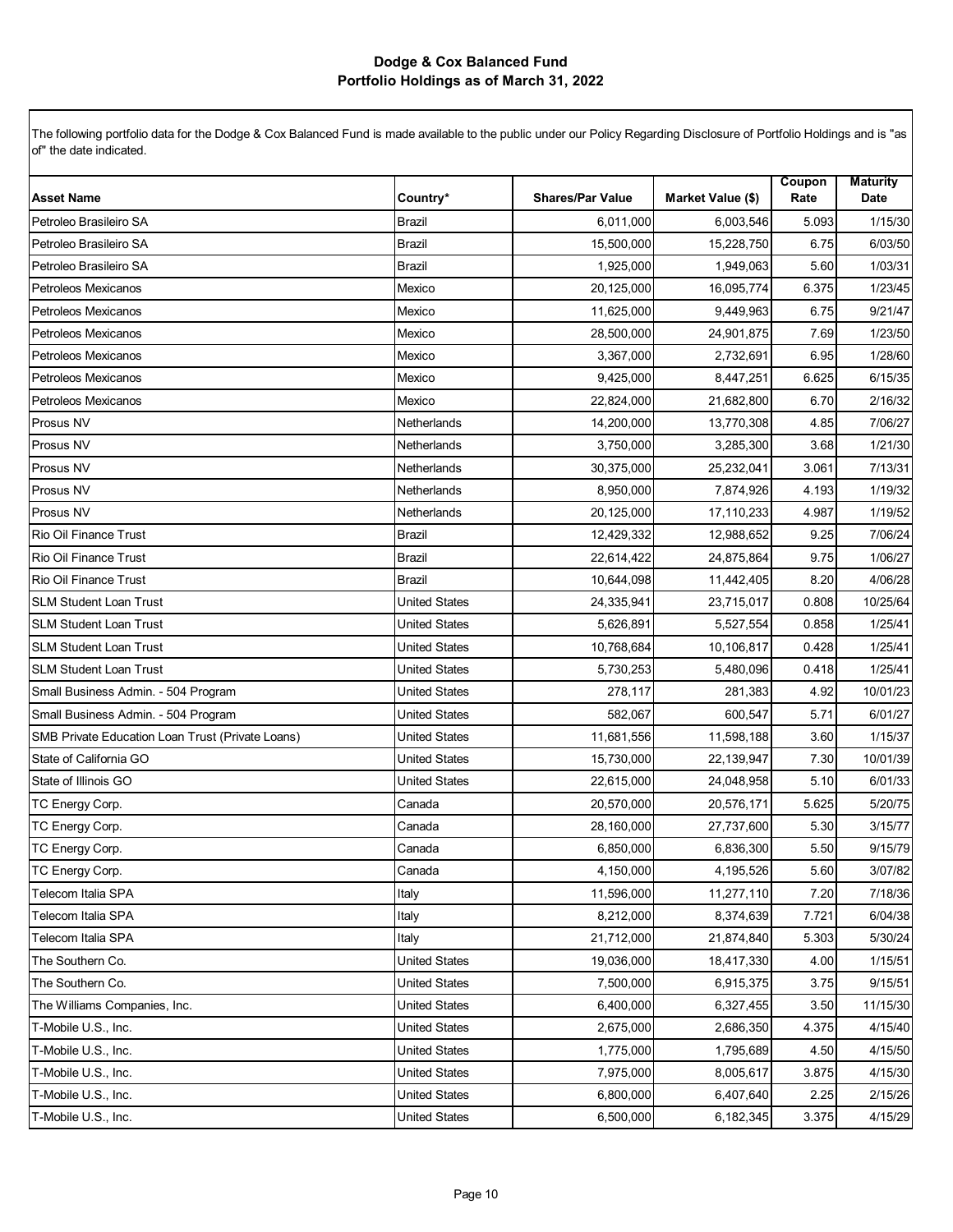| <b>Asset Name</b>                                                                      | Country*             | <b>Shares/Par Value</b> | Market Value (\$) | Coupon<br>Rate | <b>Maturity</b><br>Date |
|----------------------------------------------------------------------------------------|----------------------|-------------------------|-------------------|----------------|-------------------------|
| T-Mobile U.S., Inc.                                                                    | <b>United States</b> | 6,525,000               | 6,139,895         | 3.50           | 4/15/31                 |
| T-Mobile U.S., Inc.                                                                    | United States        | 13,745,000              | 11,689,300        | 3.40           | 10/15/52                |
| U.S. Treasury Note/Bond                                                                | <b>United States</b> | 31,210,000              | 28,819,265        | 0.375          | 12/31/25                |
| U.S. Treasury Note/Bond                                                                | <b>United States</b> | 152,600,000             | 141,083,469       | 0.50           | 2/28/26                 |
| U.S. Treasury Note/Bond                                                                | <b>United States</b> | 61,052,000              | 56,864,214        | 0.75           | 4/30/26                 |
| U.S. Treasury Note/Bond                                                                | <b>United States</b> | 89,385,000              | 83,484,194        | 0.875          | 6/30/26                 |
|                                                                                        |                      |                         |                   |                |                         |
| U.S. Treasury Note/Bond                                                                | United States        | 10,548,000              | 9,733,002         | 0.625          | 7/31/26                 |
| U.S. Treasury Note/Bond                                                                | <b>United States</b> | 176,329,000             | 169,785,540       | 1.125          | 1/15/25                 |
| U.S. Treasury Note/Bond                                                                | United States        | 247,900,000             | 247,454,553       | 2.25           | 3/31/24                 |
| <b>Ultrapar Participacoes SA</b>                                                       | Brazil               | 12,050,000              | 12,230,750        | 5.25           | 10/06/26                |
| <b>Ultrapar Participacoes SA</b>                                                       | <b>Brazil</b>        | 11,350,000              | 11,208,693        | 5.25           | 6/06/29                 |
| <b>UMBS TBA</b>                                                                        | <b>United States</b> | 117,148,000             | 114,317,390       | 3.00           | 5/01/52                 |
| <b>UMBS TBA</b>                                                                        | <b>United States</b> | 560,014,000             | 559,045,075       | 3.50           | 5/01/49                 |
| UniCredit SPA                                                                          | Italy                | 23,425,000              | 24,811,380        | 7.296          | 4/02/34                 |
| <b>UniCredit SPA</b>                                                                   | Italy                | 3,525,000               | 3,368,303         | 5.459          | 6/30/35                 |
| Union Pacific Corp.                                                                    | <b>United States</b> | 3,692,936               | 4,161,144         | 6.176          | 1/02/31                 |
| Unum Group                                                                             | United States        | 8,417,000               | 9,648,942         | 6.75           | 12/15/28                |
| Verizon Communications, Inc.                                                           | <b>United States</b> | 11,847,000              | 12,480,675        | 4.272          | 1/15/36                 |
| VMware, Inc.                                                                           | United States        | 4,775,000               | 5,003,276         | 4.65           | 5/15/27                 |
| VMware, Inc.                                                                           | <b>United States</b> | 4,050,000               | 3,935,948         | 0.60           | 8/15/23                 |
| VMware, Inc.                                                                           | <b>United States</b> | 19,765,000              | 18, 145, 275      | 1.40           | 8/15/26                 |
| Vodafone Group PLC                                                                     | United Kingdom       | 16,900,000              | 18,661,318        | 7.00           | 4/04/79                 |
| Wells Fargo & Co.                                                                      | <b>United States</b> | 3,376,000               | 3,460,781         | 4.10           | 6/03/26                 |
| Wells Fargo & Co.                                                                      | <b>United States</b> | 16,645,000              | 17,283,423        | 4.30           | 7/22/27                 |
| Wells Fargo & Co.                                                                      | <b>United States</b> | 12,005,000              | 11,152,879        | 2.572          | 2/11/31                 |
| Zoetis, Inc.                                                                           | <b>United States</b> | 4,095,000               | 4,273,182         | 4.50           | 11/13/25                |
| <b>SHORT-TERM INVESTMENTS</b>                                                          |                      |                         |                   |                |                         |
| Fixed Income Clearing Corporation Repurchase Agreement                                 |                      | 1,068,229,000           | 1,068,229,000     | 0.05           | 4/1/22                  |
| State Street Institutional U.S. Government Money Market Fund -<br><b>Premier Class</b> |                      | 61,497,821              | 61,497,821        |                |                         |
| <b>FUTURES CONTRACTS</b>                                                               |                      | <b>Notional Amount</b>  |                   |                |                         |
| E-mini S&P 500 Index - Short Position 1,209 Contracts                                  |                      | (273, 883, 838)         | (20, 422, 552)    |                | 6/17/22                 |
| Ultra 10 Year U.S. Treasury Note Future - Short Position 734<br>Contracts              |                      | (99, 434, 063)          | (161, 580)        |                | 6/21/22                 |
| Euro-Bund Future - Short Position 20 Contracts                                         |                      | (3,510,352)             | 92,042            |                | 6/08/22                 |
| <b>EQUITY OPTIONS</b>                                                                  |                      |                         |                   |                |                         |
| Bank of America Corp. Call Option 50 01/20/23                                          |                      | (4,400,000)             | (6,495,091)       |                | 1/20/23                 |
| Booking Holdings, Inc. Call Option 3000 01/20/23                                       |                      | (33,000)                | (2,991,062)       |                | 1/20/23                 |
| ConocoPhillips Call Option 70 01/20/23                                                 |                      | (1,400,000)             | (45, 489, 203)    |                | 1/20/23                 |
| Goldman Sachs Group, Inc. Call Option 440 06/17/22                                     |                      | (250,000)               | (21, 476)         |                | 6/17/22                 |
| Microsoft Corp. Call Option 360 06/16/23                                               |                      | (280,000)               | (5,532,576)       |                | 6/16/23                 |
| Occidental Petroleum Corp. Call Option 37 01/20/23                                     |                      | (4,000,000)             | (89,039,996)      |                | 1/20/23                 |